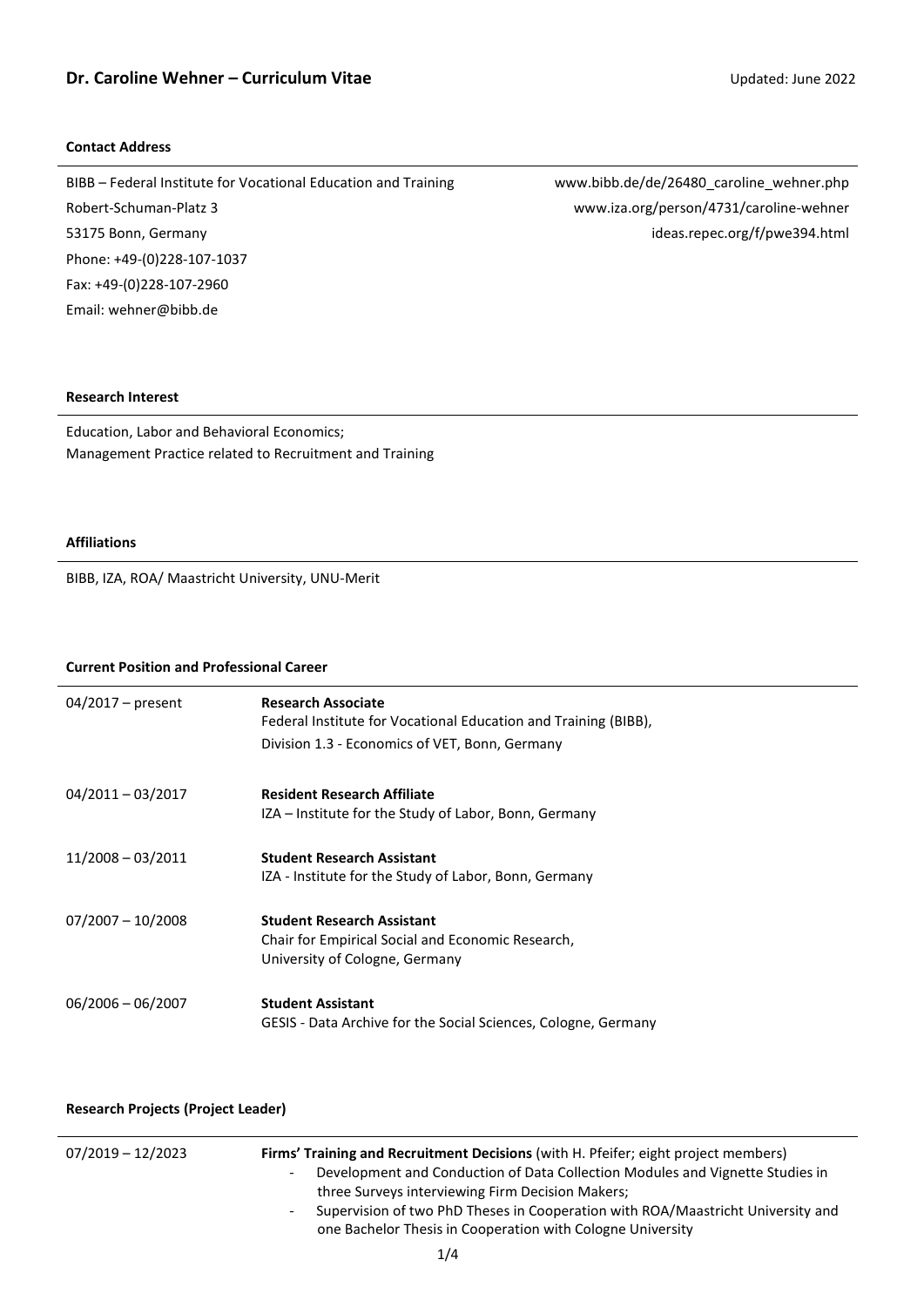# **Education**

| $08/2012 - 05/2018$ | <b>Ph.D. in Education Economics and Governance</b><br>Maastricht University – School of Business and Economics; UNU-Merit/Maastricht Graduate<br>School of Governance, Maastricht, The Netherlands<br>Supervisors: L. Borghans, T. Schils<br>Thesis: "Too Scared to Achieve? The Relation between Neuroticism, Conscientiousness and<br>Socio-Economic Outcomes" |
|---------------------|------------------------------------------------------------------------------------------------------------------------------------------------------------------------------------------------------------------------------------------------------------------------------------------------------------------------------------------------------------------|
| $04/2005 - 01/2011$ | Diplom-Volkswirtin (equ. M.A. Economics),<br>University of Cologne, Germany<br>Supervisors: C. Fuest, A. Peichl<br>Thesis: "Can a Minimum Wage Efficiently Reduce Poverty? A Microsimulation Approach for<br>Germany"                                                                                                                                            |
| $08/2008 - 10/2008$ | <b>Studies in Sociology and Empirical Research,</b><br>Utrecht University, The Netherlands                                                                                                                                                                                                                                                                       |
| $10/2003 - 03/2005$ | Studies in Regional Sciences Latin America (Specialization Economics), University of<br>Cologne, Germany                                                                                                                                                                                                                                                         |

# **Publications**

|      | A. Refereed Journals          |                                                                                                                                                                                                                                                  |
|------|-------------------------------|--------------------------------------------------------------------------------------------------------------------------------------------------------------------------------------------------------------------------------------------------|
| 2022 |                               | Do Recruiters Select Workers with Different Personality Traits for Different Tasks? A Discrete Choice<br>Experiment, Labour Economics, 78: 1-14 (with A. de Grip and H. Pfeifer).<br>Open Access: https://doi.org/10.1016/j.labeco.2022.102186   |
| 2021 |                               | Who are the low Educational Achievers? An Analysis in Relation to Gender, Emotional Stability and<br>Conscientiousness, Applied Economics, 53 (46): 5354-5368 (with T. Schils).<br>Open Access: https://doi.org/10.1080/00036846.2021.1922592    |
| 2017 |                               | Labor Market Reforms in Europe - Towards More Flexicure Labor Markets?, Journal for Labour Market<br>Research, 51 (3): 1-17 (with W. Eichhorst and P. Marx).<br>Open Access: https://doi.org/10.1186/s12651-017-0231-7                           |
| 2016 |                               | Euroskepticism, Income Inequality and Financial Expectations, B.E. Journal of Economic<br>Analysis and Policy, 16 (2): 539-576 (with J. Ritzen and K. F. Zimmermann).<br>Open Access: https://doi.org/10.1515/bejeap-2015-0052                   |
|      | <b>B.</b> Books/Book Chapters |                                                                                                                                                                                                                                                  |
| 2018 |                               | Too Scared to Achieve? The Relation between Neuroticism, Conscientiousness and Socio-<br>Economic Outcomes, PhD Thesis, Maastricht University.                                                                                                   |
| 2016 |                               | Neue Qualität der Arbeit?, in Badura, B., Ducki, A., Schröder, H., Klose, J., und Meyer, M.<br>(Hrsg.), Fehlzeiten-Report 2016. Unternehmenskultur und Gesundheit - Herausforderung<br>und Chancen, Kapitel 2 (with W. Eichhorst und V. Tobsch). |
|      | C. Policy Reports             |                                                                                                                                                                                                                                                  |
| 2020 |                               | Training in Germany - An Investment to Counter the Skilled Worker Shortage. Results of<br>the 2017/18 BIBB Cost-Benefit Survey, BIBB Report No. 3 (with G. Schönfeld, F.<br>Wenzelmann, H. Pfeifer, P. Risius).                                  |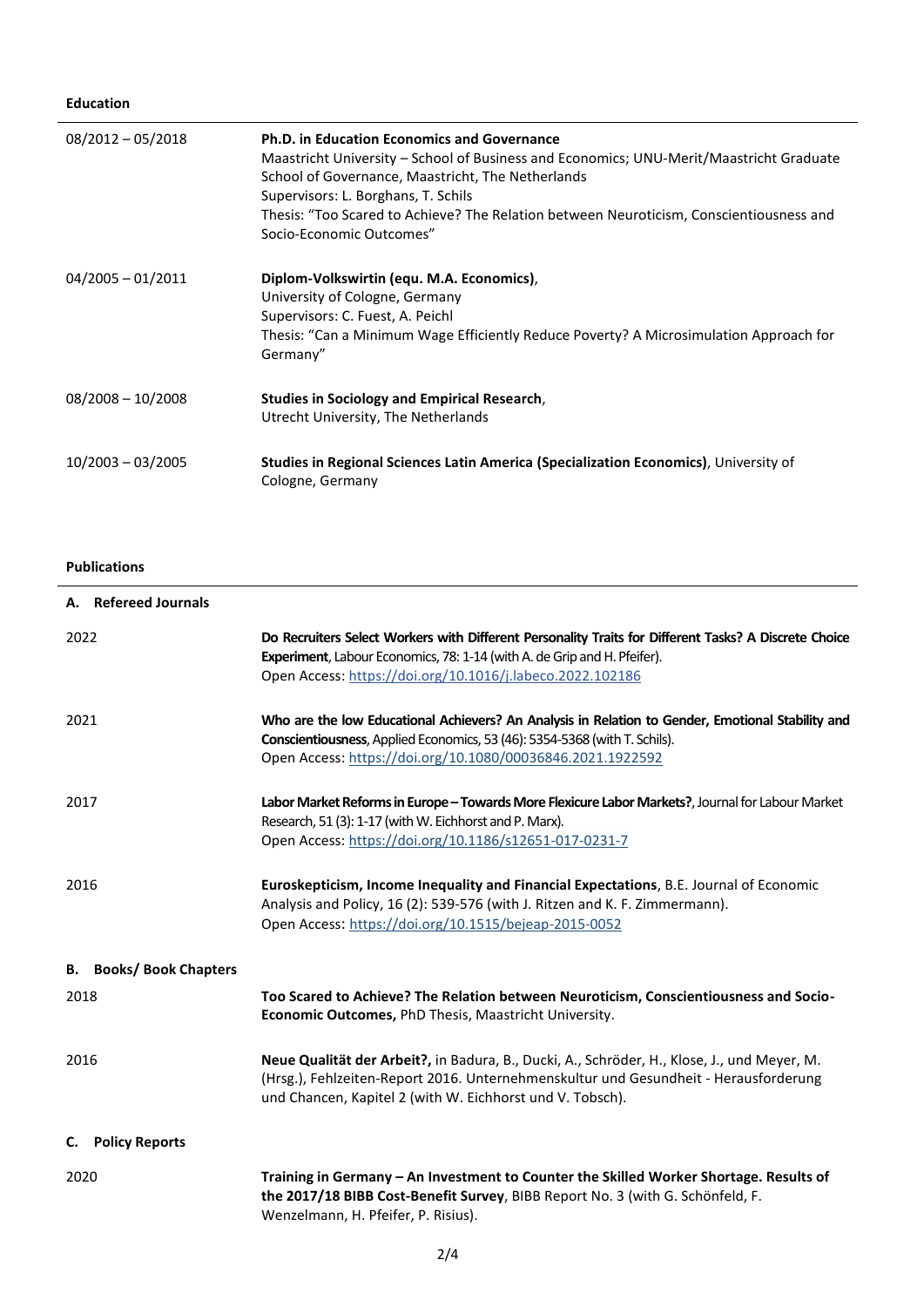2013 **IZA Research [Report No. 54: Social Protection Rights of Economically Dependent Self](http://www.iza.org/en/webcontent/publications/reports/report_pdfs/report_pdfs/iza_report_54.pdf)[employed Workers](http://www.iza.org/en/webcontent/publications/reports/report_pdfs/report_pdfs/iza_report_54.pdf)**, report based on a study conducted for the European Parliament (with W. Eichhorst et al.).

### **D. Work in Progress**

**Wage Returns to Job Tasks and Personality Traits in Germany**, joint with D. Rohrbach-Schmidt, S. Krüger, and C. Ebner. **R & R** at **International Journal of Manpower.** 

**Do Firms With Works Councils Prefer Agreeable Job Applicants? A Discrete Choice Experiment,** joint with A. de Grip, J. Kensbock, and H. Pfeifer.

**Managers' Risk Preferences and Firm Training Investments**, IZA DP No. 15043, joint with M. Caliendo, D. Cobb-Clark, H. Pfeifer, and A. Uhlendorff.

**Recruiters Preferences when Hiring Skilled Workers for Innovative Firms**, joint with L. Minssen, M. Levels, and H. Pfeifer. **Under Review** at **Research Policy.**

**Leadership Mobility and Risk Preference Change**, joint with Becker D.

**Migration Background and Recruiters' Hiring Preferences for VET Applicants**, joint with A. Shirshikova, F. Cörvers, R. Montizaan, and H. Pfeifer.

**Recruiters´ Preferences: Firms´ Culture Impact on Gender Occupational Segregation**, joint with L. Minssen, M. Levels, and H. Pfeifer.

**Personality and Mental Health: The Role and Substitution Effect of Emotional Stability and Conscientiousness**, IZA DP No. 10337, joint with [T. Schils](https://www.maastrichtuniversity.nl/t.schils) and [L. Borghans.](https://www.iza.org/person/994)

#### **Teaching**

| Since 2018 (Spring Term) | Bachelor: Practical Seminar on Working Conditions in Germany (Developing a Research<br>Question, Quantitative Analysis with Stata, and Writing a Research Paper) (with D. Rohrbach-<br>Schmidt), Faculty of Management, Economics and Social Science, University of Cologne,<br>Germany |
|--------------------------|-----------------------------------------------------------------------------------------------------------------------------------------------------------------------------------------------------------------------------------------------------------------------------------------|
| <b>Since 2020</b>        | Supervision PhD Thesis by C. Link (with D. Fouarge and H. Pfeifer), School of Business and<br>Economics, Maastricht University, The Netherlands                                                                                                                                         |
| <b>Since 2020</b>        | Supervision PhD Thesis by L. Minßen (with M. Levels and H. Pfeifer), School of Business and<br>Economics, Maastricht University, The Netherlands                                                                                                                                        |
| 2019-2020                | Supervision Bachelor Thesis by A. Beiz (with M. Jacob), Faculty of Management, Economics<br>and Social Science, University of Cologne, Germany                                                                                                                                          |
| 2019                     | Master: Practical Seminar in Firms - Economic Case Study (with T. Schils), School of Business<br>and Economics, Maastricht University, The Netherlands                                                                                                                                  |
| 2017                     | PhD Applicants: Academic Writing and Proposal Presentation, Program: Evidence-Based<br>Policy Research Methods (EPRM), University Maastricht/ Maastricht Graduate School of<br>Governance, The Netherlands                                                                              |
| 2016                     | PhD Applicants: Academic Writing and Proposal Presentation, Program: Evidence-Based<br>Policy Research Methods (EPRM), University Maastricht/ Maastricht Graduate School of<br>Governance, The Netherlands                                                                              |